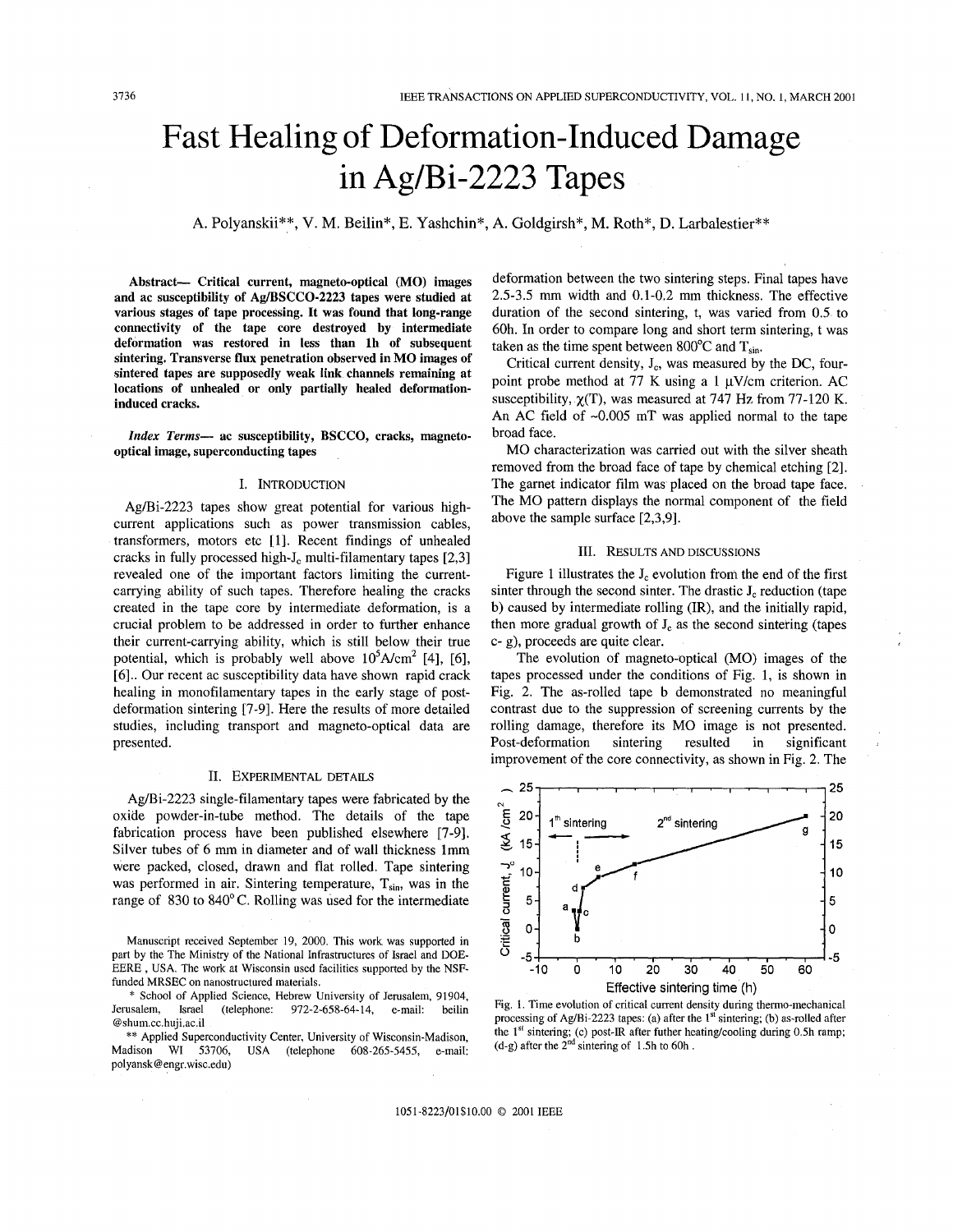

Fig.2. MO images of taken at T=13K and H=20mT after zero field cooling (ZFC). Tapes were processed as in Fig. **1:** (a) after the **lst** sintering; (c) post-IR after further heating/cooling during 0.5h ramp; (d)-(e)- (f)-(g) - after the  $2<sup>nd</sup>$  sintering of 1.5h to 60h. The dark areas on the images correspond to well-screened areas, while lighter areas are more stronlgy -penetrated **by** the external field. The growth of shielding with increasing sintering time is clear.

darker, well-screened areas grow progressively. After the first sintering process, Fig. 2(a), there are no significant bulk current flowing in the sample. The initial process of damage healing during the second sintering proceeds so rapidly that long-range connectivity, as evidenced by the dark mid rib separating oppositely flowing currents, is observed even after only a 0.5 h long heating/cooling cycle (Figs. 1, 2, tape c). MO images for tapes d-e-g in Fig, 2 demonstrate progressive growth of this long-range connectivity with increased sintering, further progress already being evident at 1.5h (tape d). The screening current increases significantly from tape c to g, as is clearly demonstrated by the increase in the width of the dark shielded central core. These data correlate well with the transport current density data in Fig. 1.

deeper flux penetration and the development of a clearer roof pattern in the induced currents (Figs. **3** and 4). **As** seen in Fig. 4, the apex angle of the triangles formed by the "Discontinuity (D) Lines" where the screening current turns, is not  $90^0$ , but  $\sim 100^0$ . This means that less cross-section is needed to support the transverse current than is needed for the longitudinal current and that the transverse current density is thus higher. Figure 4 also shows that there are many easy flux penetration channels (EFPC), which remain whatever the sintering time. They become progressively more visible as the field increases, as can be seen by comparing Figs. 2 through 4, where the applied field rises from 20 to 80mT.

Increasing the external field from 20 to 60 or 80 mT causes

The evolution of the ac susceptibility during tape processing is manifested in Figs.  $5$  and  $6$ .  $\gamma(T)$  measurements probe on scales: from that of the sample size (tapes a and c-g)



Fig. 3. MO images of Ag/BiSCCO-2223 tapes taken at T=13K and H=40mT (ZFC) All tapes subjected to different processing. **Symbols** on the pictures relate to the same states as those in Fig.,  $1$ : (a) after the  $1<sup>st</sup>$  sintering; (c) post-IR after further heating/cooling during 0.5h ramp; (d)-(e)- (f)-(g) - after the 2<sup>nd</sup> sintering of 1.5, 5..5, 15..5 and 60h. The dark areas on MO pictures correspond to well-screened parts, light areas correspond to the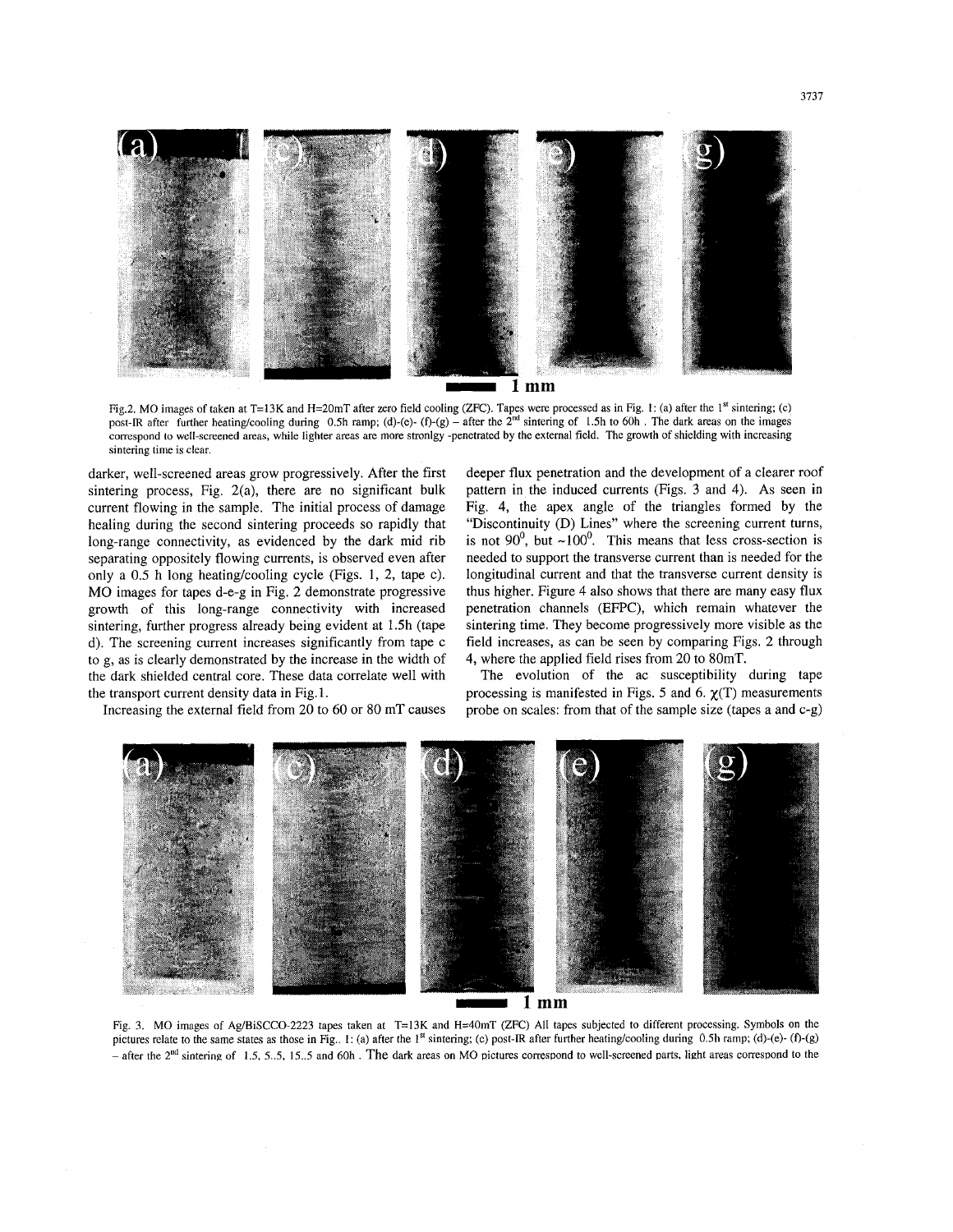

Fig.4. MO images of Ag/BiSCCO-2223 tapes "d-e-f-g" taken at ZFC at **T=13** K and H=60 mT. Tape g wds also imaged in higher magnetic field of 80 mT. Symbols on the pictures relate to the same states as those in Fig. 1. Tapes d, e, f, g had 2"d sintering times of 1.5, *5.5,* 15.5 and 60h . The dark areas correspond to well-screened regions.

to the significantly smaller sizes (tape b), where circulating currents are more confined. Fig. 5 displays a dramatic broadening in the  $\chi''$  peak by about 6 times of the superconducting transition (SCT) at  $T_c$  [7] for tape b after IR. This broadening results from the reduction of large-scale current loops. Accordingly, the  $\gamma$  (T) behavior after IR is dominated by small-scale current loops with a wide spectrum of size and link strengths. Rapid recovery of a sharp SCT in the  $\chi$  (T) traces for 0.5h-sintering (Fig. 5d) is indicative of the rapid restoration of long- range core connectivity. The values of full width at half maximum (FWHM) of the *x"* peaks, 6T, characterizing the SCT broadening, are presented in Figs. 5 and *6.* 

Rapid damage healing at the beginning of the second sintering was followed by significantly slower changes at longer times. The  $J_c$  growth rate slows markedly for sintering time  $t \ge 1.5h$  (Fig. 1, tapes e-g). The narrowing of the SCtransition in the  $\gamma(T)$  traces in Fig. 5 and 6 demonstrates the same trend: 6T is reduced strongly from 2.8K for tape c (heating/cooling treatment) to 0.8K for tape d (1.5h-sintering) (Fig. 5). The corresponding  $\delta T$  for 1.5h (tape d) and 60h

(tape g) sintering are very close, 0.8 and 0.7K, respectively (Fig. 6). The same slow process is responsible for the gradual disappearance of easy flux-penetration channels (light transverse strips in MO images of tapes c-g) in the tape core (Fig. 2-4).

On the basis of the results presented above, it appears that **a**  considerable fraction of the IR-induced cracks are quickly healed in the first hours of the sintering. But either the liquid phase that enables this healing is then exhausted or the residual cracks are too wide to bridge and the rate of healing decreases. The residual transverse flux-penetration channels observed in the MO images (Fig. 2-4) appear to be weaklinks. As noted by the angle of the D lines not being 90° and the transverse  $J_c$  being higher, they clearly produce a small anisotropic effect on the current flow. The smallest effective resolution in the present MO examination on such samples is of order 0.1 mm. But there is evidence from transmission electron microscopy [10] that the healing of cracks is not complete in single grains. In fact it is sometimes possible to view grains that exhibit quasi-periodic open steps that appear to be the trace of a former crack. Clearly however these steps







Fig. **6.** AC susceptibily vs. t traces of Ag/BSCCO-2223 tapes subjected subjected to the  $2<sup>nd</sup>$  sintering for various periods. Symbol at the to the related to the same states as those in Fig. **1.**